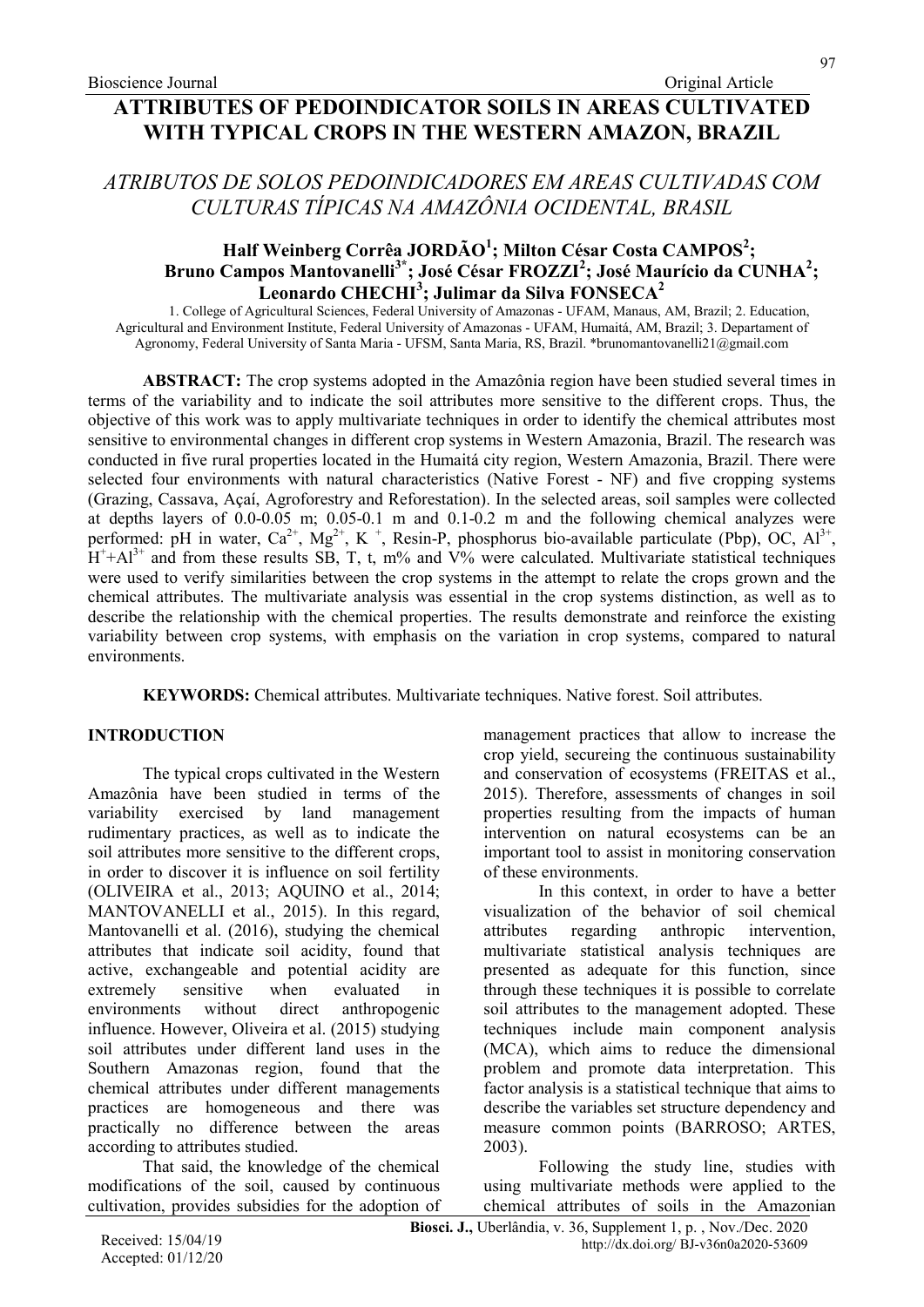environments, aiming to determine the variability caused by the practices and crop systems. In this sense, Oliveira et al. (2015) defined that chemical attributes, pH, potential acidity, organic matter, phosphorus, potassium, calcium and magnesium, were the most sensitive to distinguish managements in Agroforestry, Cassava and Sugarcane systems. In turn, Mantovanelli et al. (2015), applying multivariate techniques, found that chemical attributes, pH, potential acidity, exchangeable aluminum, organic carbon and soil carbon stock, were responsible for the distinction of three management systems, being them, native field area, cultivated and degraded area.

The combined use of the multivariate techniques based on soil attribute´s patterns are effective for decision making about land usage and management, and potential indicators of major changes due to human interference (OLIVEIRA et al., 2017). The association of multivariate methods with the ternary diagrams is a powerful tool for statistical quality control, and as indicative of how the chemical variables are affected in each crop system.

Thus, the objective of this study was to investigate the correlation between soil chemical attributes and different crop systems adopted in Western Amazonia, by means of multivariate techniques, and thus identify which attributes may be indicators of alteration of these studied environments.

### MATERIAL AND METHODS

### Description of studied areas

The study was conducted in five rural properties located in Western Amazônia, precisely in Humaitá City, on Southern region of Amazonas state (Figure 1). According to Köppen classification, the climate is classified as Humid Tropical, with a short dry period (Am), the amount of annual rainfall is between 2,250 and 2,750 mm (concentrated from October to June of the following year), relative humidity between 85 and 90% and temperatures varying between 25 and 27°C (BRASIL, 1978). Four environments with natural characteristics (Native Forest - NF) were selected as testimony of areas without anthropic changes. In the same farm areas, five Amazonian crop systems were selected: Grazing, Agroforestry, Cassava, Açaí and Reforestation, whose respective historical usage are presented in Table 1.



Figure 1. Study area location and crop systems in Humaitá City.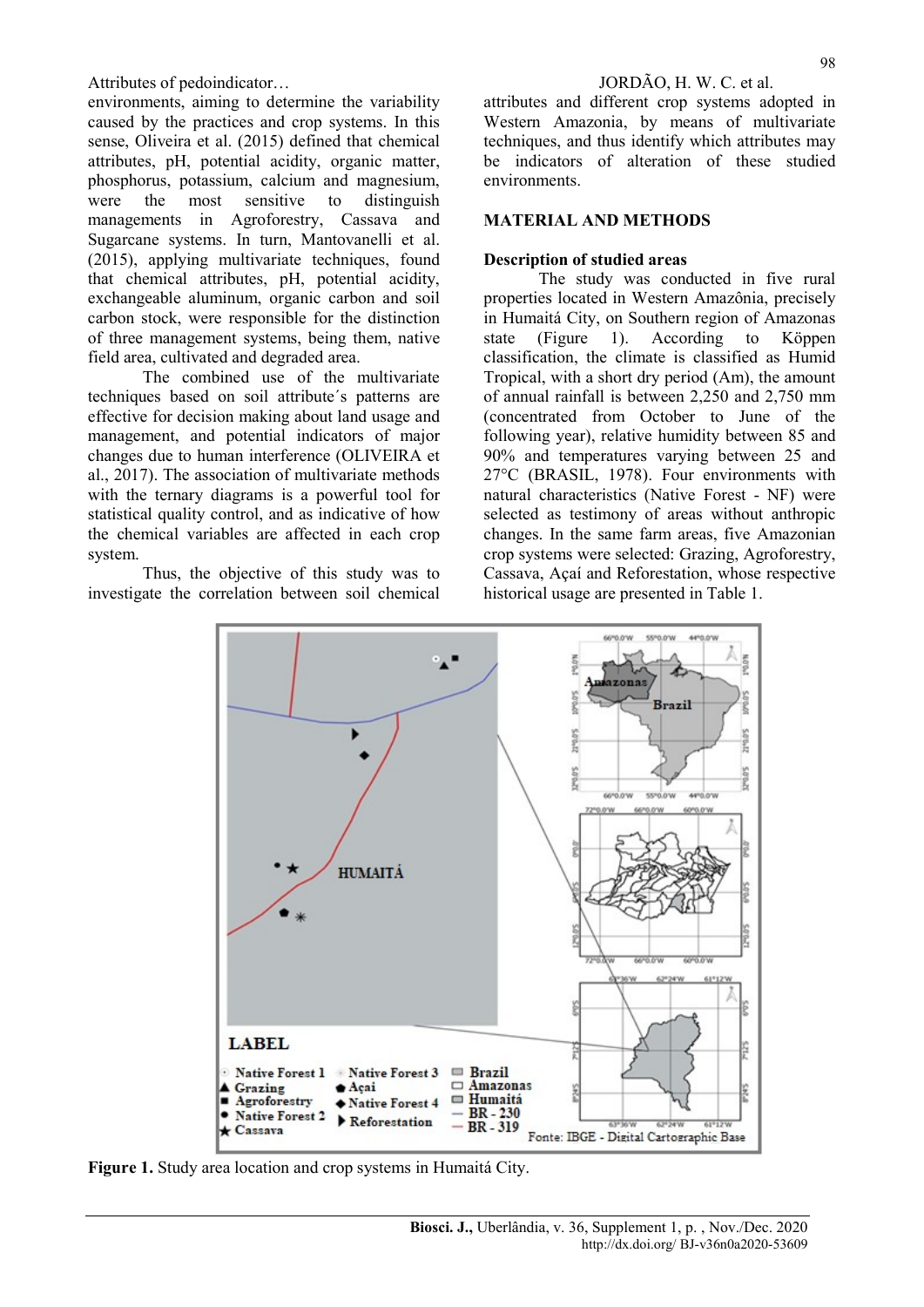Table 1. Selected areas and historical of crop system in Humaitá City, South Amazonas region, Brazil.

| rabic 1. Scheeled areas and msteriedi of crop system in Framana City, South Frinazonas region, Drazin. |                                    |                                                              |                    |  |  |  |  |  |  |
|--------------------------------------------------------------------------------------------------------|------------------------------------|--------------------------------------------------------------|--------------------|--|--|--|--|--|--|
| Crop system                                                                                            | Location                           | Crop history                                                 | Soil class*        |  |  |  |  |  |  |
| Grazing                                                                                                | 7°27'23"S;                         | Brachiaria<br>(cv. Marandu)<br>with<br>brizantha             | Typic              |  |  |  |  |  |  |
|                                                                                                        | 63°02'26"<br>W,                    | Tucumã (Astrocaryum aculeatum) palm trees                    | Haplohumult        |  |  |  |  |  |  |
|                                                                                                        | 62<br>οf<br>m                      | scattered over the pasture; more than 20 years of            |                    |  |  |  |  |  |  |
|                                                                                                        | elevation.                         | implantation; cattle grazing at low stocking                 |                    |  |  |  |  |  |  |
|                                                                                                        |                                    | density                                                      |                    |  |  |  |  |  |  |
| Agroforestry                                                                                           | 7°27'24"S;                         | About 15 years of age, with species such as                  | Typic              |  |  |  |  |  |  |
|                                                                                                        | 63°02'15"<br>W,                    | Andiroba (Carapa guianensis),<br>Cupuaçu                     | Haplohumult        |  |  |  |  |  |  |
|                                                                                                        | 62<br>of<br>m                      | (Theobroma grandiflorum), Açai<br>(Euterpe)                  |                    |  |  |  |  |  |  |
|                                                                                                        | elevation.                         | oleracea), Brazilian-nut (Bertholletia excelsa),             |                    |  |  |  |  |  |  |
|                                                                                                        |                                    | Jenipapo (Genipa americana L.), Cocoa                        |                    |  |  |  |  |  |  |
|                                                                                                        |                                    | Theobroma cacao), Pupunha (Bactris gasipaes)                 |                    |  |  |  |  |  |  |
|                                                                                                        |                                    | and Tucumã (Astrocaryum aculeatum).                          |                    |  |  |  |  |  |  |
| Cassava                                                                                                | 7°47'40"S;                         | Successively growing crops for 10 years using Typic Hapludox |                    |  |  |  |  |  |  |
|                                                                                                        | 63°10'23"<br>W,                    | disking tillage before each planting                         |                    |  |  |  |  |  |  |
|                                                                                                        | 70<br>of<br>m                      |                                                              |                    |  |  |  |  |  |  |
|                                                                                                        | elevation.                         |                                                              |                    |  |  |  |  |  |  |
| Açaí                                                                                                   | $7^{\circ}48^{\circ}55^{\circ}S$ ; | Started in 2010, with irrigation system and Typic Kandiudox  |                    |  |  |  |  |  |  |
|                                                                                                        | 63°11'08"<br>W,                    | fertilization.                                               |                    |  |  |  |  |  |  |
|                                                                                                        | 70<br>of<br>m                      |                                                              |                    |  |  |  |  |  |  |
|                                                                                                        | elevation.                         |                                                              |                    |  |  |  |  |  |  |
| Reforestation                                                                                          | 7°34'45"S;                         | Implemented in 2004, with Teca (Tectona                      | Typic              |  |  |  |  |  |  |
|                                                                                                        | 63°06'54"<br>W,                    | grandis L.), Mogno (Swietenia macrophylla                    | <b>Fluvaquents</b> |  |  |  |  |  |  |
|                                                                                                        | 65<br><sub>of</sub><br>m           | King.), Andiroba (Carapa guianensis Aubl.), and              |                    |  |  |  |  |  |  |
|                                                                                                        | elevation                          | Jenipapo (Genipa americana L.).                              |                    |  |  |  |  |  |  |
| * Soil Taxonomy (SOIL SURVEY STAFF, 2014) and SiBCS (SANTOS et al., 2018)                              |                                    |                                                              |                    |  |  |  |  |  |  |

# Field and laboratory methods

The soil samples were taken at depths of 0.0-0.05 m; 0.05-0.1 m e 0.1-0.2 m, in randomized and equidistant points on the crop fields, totalizing 108 disturbed single samples. The sampling points coordinates were recorded with a Global Position System (GPS) tool, Garmin brand (GPSmap 64S).

The pH in water was determined by potentiometric measurement using a 1:2.5 ratio of soil in a solution of water and KCl (EMBRAPA, 2017). Calcium, magnesium and exchangeable aluminum were extracted by a KCl solution (1 mol  $L^{-1}$  concentration) and the potential acidity (H+Al) was extracted with buffered calcium acetate solution at pH 7.0 (EMBRAPA, 2017). Potassium was extracted with Mehlich<sup>-1</sup> solution, using a method proposed by Embrapa (2017) .

The phosphorus bio-available particulate (Pbp) was determined by anion exchange resin extraction (AER). The phosphorus extraction principle by AER is its continuous solution removal by the exchange with the resin bicarbonate, creating a concentration gradient that forces the colloids surface exit, up to an electrochemical equilibrium is reached between the soil and the AER (SKOGLEY; DOBERMANN, 1996). Based on the methodology developed by Kroth (1998) and briefly described here: 0.5 g of soil (1 mm) was added in 15 mL Falcon conical tubes containing 10 mL of distilled water and a saturated AER sheet with 0.5 mol  $L^{-1}$  of NaHCO<sup>3</sup>. The tubes were shaken for 16 hours on an "endover-end" stirrer (33 rpm). The sheets were removed and washed with jets of distilled water and then diluted in 10 mL solution of 0.5 mol  $L^{-1}$ HCl. The tubes remained uncapped for 90 minutes and then closed and shaken for 30 minutes (horizontal stirrer). Then, a 3 mL aliquot was taken from the extract to determine the P content according to Murphy and Riley (1962). The organic carbon was determined by the wet oxidation method, with external heating (YEOMANS; BREMNER, 1988). Based on the results of the chemical analyzes, the sum of bases (SB), potential CEC (T), effective CEC (t), base saturation (V%) and aluminum saturation  $(m\%)$ were calculated.

A eigenvalues "scree-plot" was created to determine the number of components to be excluded. This chart sorts the eigenvalues according to the major components, plotting the variance percentage for each attribute. Notably, this component analysis should explain more than 70% of the total variance (HAIR et al., 2005), thus constituting the response variables chosen for principal component analysis (PCA).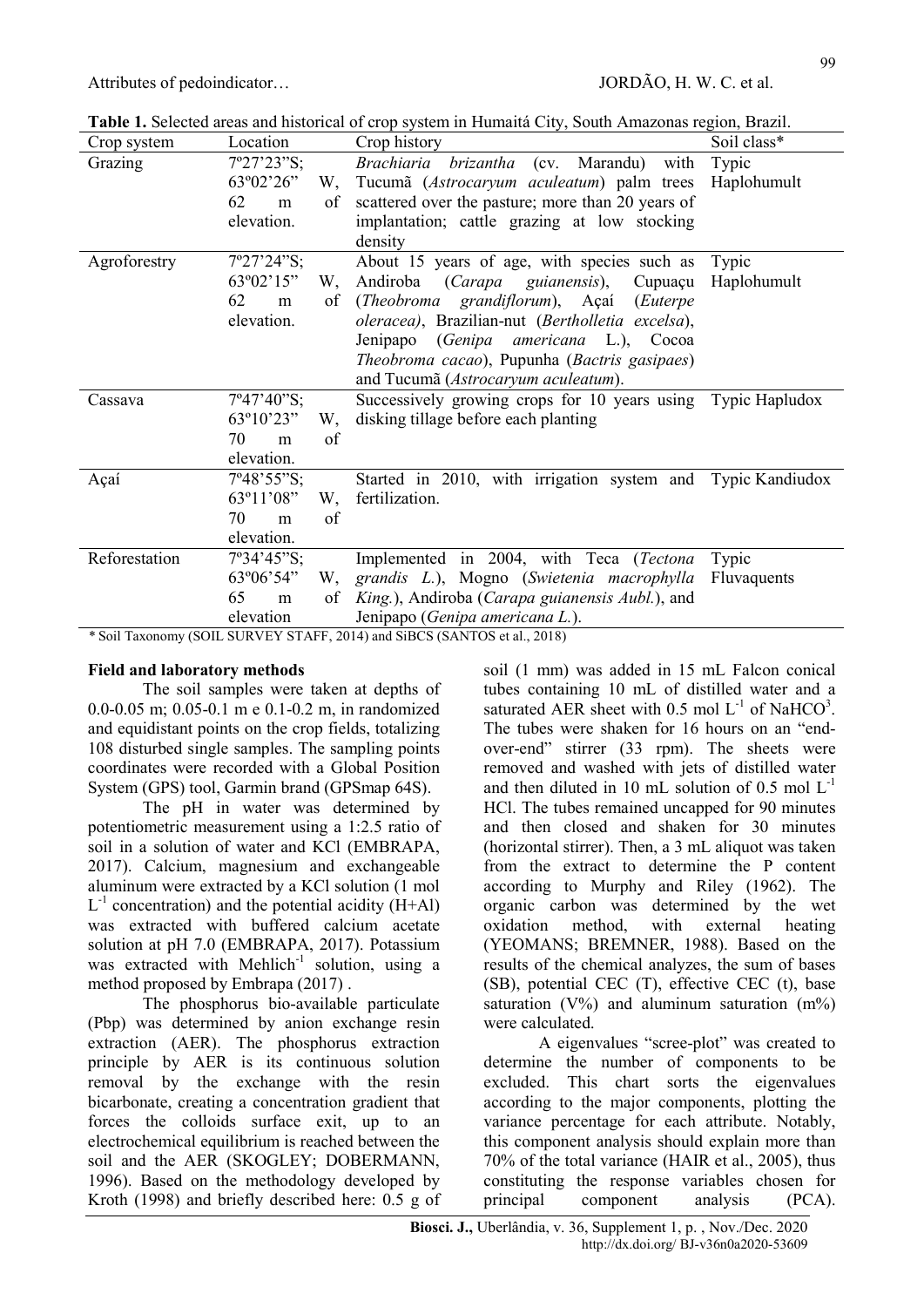Subsequently, the factor analysis was performed, which allowed the relations between the variables to be explained as new variables limited number, extracting the main components calculated from the correlation matrix between the variables. All statistical analyzes were performed using Statistica software 7.0 version (STATSOFT, 2004)

Pearson´s correlation analyzes were performed, and for the chemical variables that presented high correlation, the ternary diagrams were generated as a criterion to analyze the presence of variability among the crop managements.

# Attributes of pedoindicator… JORDÃO, H. W. C. et al. RESULTS AND DISCUSSION

The accumulated variability relation of the chemical attributes studied in the different crop systems explained between 59% and 72% of the extractable variance in the different depths evaluated (Table 2 and Fig 2). According to Hair et al. (2005), 70% accumulation of the total variance can explain the soil attributes discriminant power and each variable contribution in the total variance. So, the 0.1-0.2 m depth layer, of the soils in the crop systems studied may not represent the chemical properties.

Table 2. Chemical attributes main components contribution on crop systems in the Southern Amazonas.

| Variables                         | $0.0 - 0.05$ m |       | $0.05 - 0.10$ m |       | $0.10 - 0.20$ m |       |  |
|-----------------------------------|----------------|-------|-----------------|-------|-----------------|-------|--|
|                                   | PC1            | PC2   | PC1             | PC2   | PC1             | PC2   |  |
| pH in water                       | 10.09          | 1.10  | 10.30           | 0.05  | 9.88            | 1.70  |  |
| Resin-P                           | 0.14           | 17.98 | 0.91            | 17.33 | 0.26            | 12.38 |  |
| OC                                | 2.85           | 7.94  | 0.01            | 9.18  | 1.49            | 7.35  |  |
| $Al^{3+}$                         | 11.03          | 0.001 | 12.33           | 0.003 | 11.97           | 0.96  |  |
| $H+A1$                            | 4.69           | 22.02 | 0.26            | 29.14 | 2.88            | 27.86 |  |
| $K^+$                             | 3.53           | 9.64  | 7.94            | 3.54  | 4.59            | 2.58  |  |
|                                   | 12.05          | 1.23  | 11.08           | 0.75  | 7.93            | 0.11  |  |
| $\text{Ca}^{2+}$ $\text{Mg}^{2+}$ | 12.22          | 2.97  | 12.16           | 0.97  | 8.77            | 5.07  |  |
| SB                                | 12.56          | 2.20  | 13.69           | 0.03  | 12.41           | 1.97  |  |
| T                                 | 1.18           | 33.06 | 0.04            | 29.12 | 1.39            | 29.67 |  |
| t                                 | 3.82           | 1.29  | 8.13            | 0.02  | 7.38            | 0.43  |  |
| V%                                | 12.38          | 0.18  | 8.35            | 9.81  | 13.43           | 8.08  |  |
| $m\%$                             | 13.43          | 0.33  | 14.73           | 0.01  | 17.58           | 1.78  |  |
| % Cumulative<br>variability       | 70.12          |       | 72.47           |       | 59.81           |       |  |



Figure 2. Data set variation relationship explained by the Principal Component (PC) and contribution of each variable in the total variance by "scree plot".

According to the variability pattern of the main components, the 0.0-0.05 m layer depth corresponded to 70% of the accumulated variability in the principal components 1 and 2; especially for the attributes T (34%),  $H + Al$  (26) %) and Resin-P (18%). The 0.05-0.1 m layer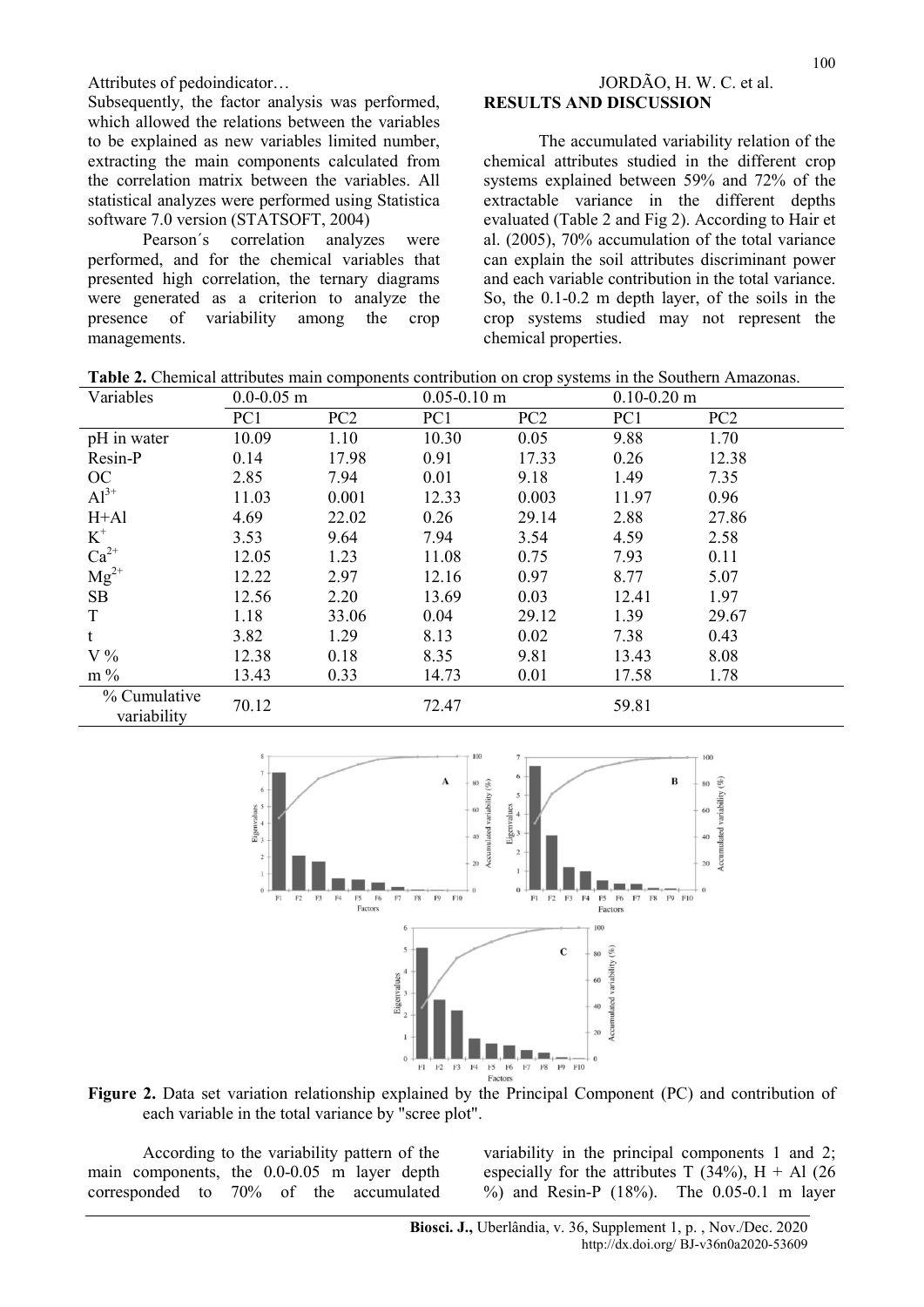showed an accumulation of 72%, T (29%),  $H + Al$ (29%) and Resin-P (18%); and in the 0.1-0.2 m layer showed T  $(30\%)$ , H+Al  $(29\%)$  and Resin-P (13%) as shown in Table 2. Oliveira et al. (2017) studying chemical attributes in crop systems in the Southern Amazonas, found accumulated variability between 83% for the 0.0-0.10 m layer and 74% for 0.10-0.20 m layer, corroborating the variability effect reduction on depth.

The eigenvalues "scree plot" (Figure 2) confirm that the first and second major components were required to explain the total variance, since they have high values (7.01 and 1.08 at 0.0-0.05 m depth; 6.87 and 1.06 at 0.05-0.1 m depth; 5.21 and 1.00 at 0.1-0.2 m depth), justifying the use of principal component analysis 1 (PC1) and principal component analysis 2 (PC2) (KAISER, 1958).

After choosing the number of factors to be used, we proceeded to obtain the factorial loads and the factor rotation. Thus, for the situation of the present study, factors 1 and 2 were the ones that presented the highest corresponding loads (Table 3).

Moreover, it is observed that in the depths evaluated for the different crop systems studied, there was a significant difference for factor loads. In the  $0.0\n-0.05$  m and  $0.0 - 0.1$  m depth layers, factors 1 and 2 showed the highest values for pH,

Resin-P,  $Al^{3+}$ , H+Al, K<sup>+</sup>, Ca<sup>2+</sup>, Mg<sup>+</sup>, SB, t, V% m%, denoted as the factors that describe the nutrients availability. Frade et al. (2015), studying physicochemical attributes by multivariate methods, found similar results, emphasizing the effect of variables more related to the chemistry of soil colloids, showing a direct relation with the variables described above from the factorial loads.

Under the conditions of the present study, Organic Carbon (CO) was not considered a corresponding chemical variable that directly contributed to the differentiations between the cultivation systems. In the cultivation systems of the Amazon, the loss of organic matter (OM), associated with soil degradation, mainly compaction and an accelerated weathering process, favors the low input of OM and, consequently, a reduction in CO levels. In this context, due to the low supply of OM in grazing, cultivation of cassava and açaí, it is implied that this is a factor that contributed to the condition of noncontribution of the CO variable in the factorial loads. Mantovanelli et al. (2015) Mantovanelli et al. (2015) studying the effect of management practices on soil attributes, found an inverse relationship between CO and crop management that depletes soil nutrients, so such practices should be monitored as a criterion for maintaining CO.

Table 3. Factorial loads extracted by main components, emphasizing soil chemical variables with loads higher than 0.7 on traditional cropping systems in the Southern Amazonas.

|             | menor than 0.7 on traditional cropping systems in the southern ranazonas. |                 |          |                 |                 |                 |
|-------------|---------------------------------------------------------------------------|-----------------|----------|-----------------|-----------------|-----------------|
| Variables   |                                                                           | $0.0 - 0.05$ m  |          | $0.05 - 0.10$ m | $0.10 - 0.20$ m |                 |
|             | PC1                                                                       | PC <sub>2</sub> | PC1      | PC <sub>2</sub> | PC1             | PC <sub>2</sub> |
| pH in water | $-0.84*$                                                                  | 0.152           | $-0.82*$ | 0.03            | $-0.70*$        | 0.21            |
| Resin-P     | 0.10                                                                      | 0.613           | $-0.24$  | $0.70*$         | 0.11            | 0.57            |
| CO          | 0.44                                                                      | 0.407           | 0.03     | 0.51            | 0.27            | 0.44            |
| $Al^{3+}$   | $0.88*$                                                                   | $-0.004$        | $0.89*$  | 0.009           | $0.78*$         | $-0.16$         |
| $H+A1$      | 0.57                                                                      | 0.678           | 0.13     | $0.91*$         | 0.38            | $0.86*$         |
| $K^+$       | $-0.49$                                                                   | 0.449           | $-0.72*$ | 0.32            | $-0.48$         | 0.26            |
| $Ca^{2+}$   | $-0.92*$                                                                  | 0.16            | $-0.85*$ | $-0.14$         | $-0.63$         | 0.05            |
| $Mg^{2+}$   | $-0.92*$                                                                  | 0.24            | $-0.89*$ | 0.16            | $-0.66$         | 0.37            |
| SB          | $-0.94*$                                                                  | 0.21            | $-0.94*$ | 0.03            | $-0.79*$        | 0.23            |
| T           | 0.28                                                                      | $0.83*$         | $-0.05$  | $0.91*$         | 0.26            | $0.89*$         |
| T           | 0.51                                                                      | 0.16            | $0.72*$  | 0.02            | 0.61            | $-0.10$         |
| V%          | $-0.93*$                                                                  | $-0.06$         | $-0.73*$ | $-0.53$         | $-0.82*$        | $-0.46$         |
| $m\%$       | $0.97*$                                                                   | $-0.08$         | $0.98*$  | $-0.01$         | $0.94*$         | $-0.22$         |

OC = organic carbon;  $A13^+$  = exchangeable aluminum;  $H+A1$  = potential acidity;  $SB$  = sum of bases; T = potential CEC; t = effective CEC;  $V\%$  = base saturation; m% = aluminum saturation.  $*$  = significant

The chemical variables that discriminated best the groups of crop systems were characterized by the biplot representation (between PC1 and PC2) in the Figure 3. In this condition, it was observed that the evaluated depths layers showed different relationship patterns according to the systems studied, indicating initially a wide variability in soil profile of these environments. Freitas et al. (2014); Freitas et al. (2015); Oliveira et al. (2015); Mantovanelli et al. (2015) found different association patterns between groups of variables associated to the crop systems and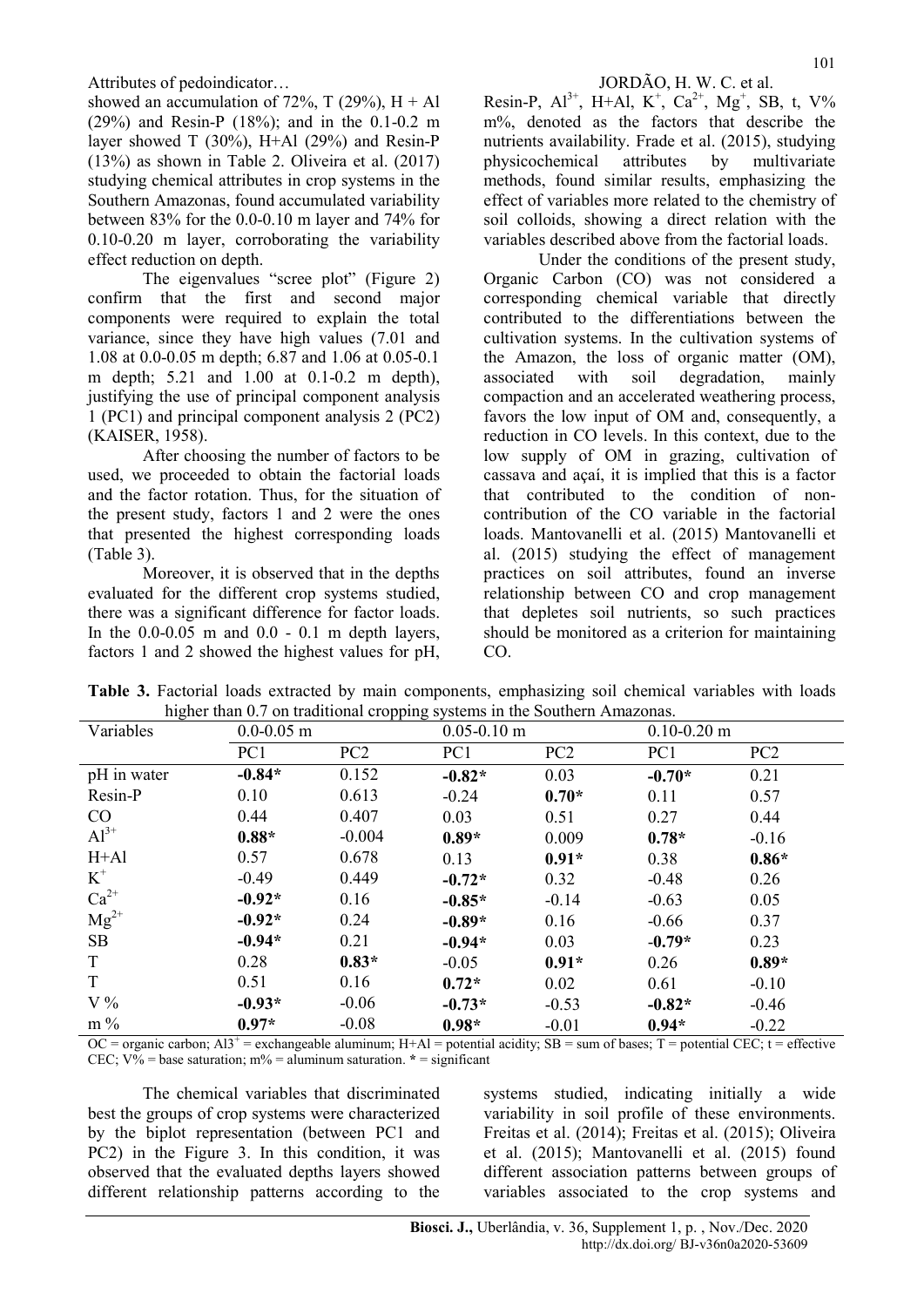Attributes of pedoindicator… Sample of pedoindicator… JORDÃO, H. W. C. et al.

managements adopted in reforestation, native forest and sugarcane areas, indicating that despite the similarity in the parent material, the crop management influenced the soil chemicals attributes.

In Figures 3A and 3B which correspond to the 0.0-0.05 and 0.05-0.1 m layers, respectively, it was observed two specific groups formation. Group I the NF1, NF2, NF3, NF4, Grazing and Agroforestry, which are related to the chemical variables H+Al,  $Al^{3+}$ , m%, OC and Resin-P and group II formed by Açaí, Cassava and Reforestation with direct relation to the variables of  $K^+$ ,  $Ca^{2+}$ ,  $Mg^{2+}$ , SB, V% and pH in water.

The low chemical indexes in the studied native forest soils may be the result of the intense cycling of nutrients through the forest. In addition, the base leaching promoted by the intense water regime in the region, associated with the absence of correctives practices, contributes to the reduction of nutritional values on natural systems (CAMPOS et al., 2012). This condition was also verified by Freitas et al. (2014), which associated factor scores and contribution weight of the studied variables.

The greater relationship of the native forest and OC is a consequence of the absence of anthropic intervention, that is, without the use of agricultural implements and cultural treatments, not degrading the stability of soil aggregates (MORAIS; PISSARRA; REIS, 2012; FREITAS et al., 2014).

As observed in Figures 3A, 3B and 3C, the grazing system has always been directly related to the OC content, this is due to the fact that the grazing offers a permanent coverage and a high root distribution, so the decomposition of this vegetal material contributes to the gradual increase of OC (CARNEIRO et al., 2009).

The relationship effects of  $Al^{+3}$ , H+Al and m% in native environments is a striking feature of the soils of these ecosystems, a fact that is associated with the MO content in the soil, since it has several functional groups, especially carboxylic and phenolic groups, which can release the H that will compose the ions involved in the capacity of soil cation exchange, causing its acidification (SOUSA; MIRANDA; OLIVEIRA, 2007; FREITAS et al., 2014). This condition is evident in Figure 3C that the NF2 presents direct relationships with soil exchangeable bases, indicating the differentiated pattern among the native forests studied.

The high  $Al^{3+}$  levels are predicted in soils under native vegetation that supports plants highly adapted to  $Al^{3+}$  toxic effect (SOARES et al., 2011). As observed for pH variations, the  $Al^{3+}$  contents were lower in the crop systems due to liming. Studying the exchangeable acidity  $(Al^{3+})$  effect in the native fields, Mantovanelli et al. (2016) also found the aluminum toxic effect and greater association, evidencing the greater complexation of this element in Amazonian environments due to weathering process. In grazing and agroforestry systems, the relationship with the soil acidity components is also observed, indicating the crop managements practices wear effects as a degradation function, applied to the soils greater capacity and use exploration.

In the reforestation system (Figure 3A and 3B) were observed values inverse to the others, in which there was a greater relation of the system with the exchangeable bases, thus strengthening the fact that this environment is in the recovery stage of its chemical properties. It is observed a great approximation with the environments with Açaí and Cassava, justifying that the alterations of its attributes are due to the soil management. Similar results were observed by Braz, Fernandes and Alleoni (2013); Freitas et al. (2015), when studying native forest changes and different soil systems, observing the main effect on the exchangeable bases  $Ca^{2+}$ ,  $Mg^{2+}$  and K<sup>+</sup>. The environments with Açaí and Cassava, although being grow with low mineral fertilizer load, were related to fertilization elements such as  $Ca^{2+}$ , Mg<sup>2+</sup> and pH in water, explained by the continuous liming and inputs that contributed to higher base results, evidencing as well as those most sensitive to such modifications.

The highest distinction between the treatments studied can be observed from Fig 3C, in which three groups were formed, Group I being composed by Grazing, with relation to OC and Resin-P; Group II formed by NF1, NF3, NF4 and Agroforestry attributed to t,  $Al^{3+}$  and m%; and Group III composed of NF2, Açaí, Reforestation and Cassava with relation to  $Ca^{2+}$ ,  $Mg^{2+}$ , K<sup>+</sup>, SB, pH and V%. From these evidences, it is clarified that the 0.1-0.2 m depth layer is more propitious to not characterize the variations resulted by the management practices in the soil chemical properties, because the greater groups distinction with a smaller variable set is the variability observed by the factorial loads (HAIR et al., 2005).

Studies developed by Freitas et al. (2015) and Oliveira et al. (2015) observed that in deeper layers between 0.2-0.6 m there is a greater management groups separation, showing to be not necessary a possible evaluation of these layers in soil fertility monitoring programs, from natural environments converted to crop systems.

Table 4 shows Pearson's correlation of chemical attributes. Regarding  $m\%$  and  $Al^{3+}$ , there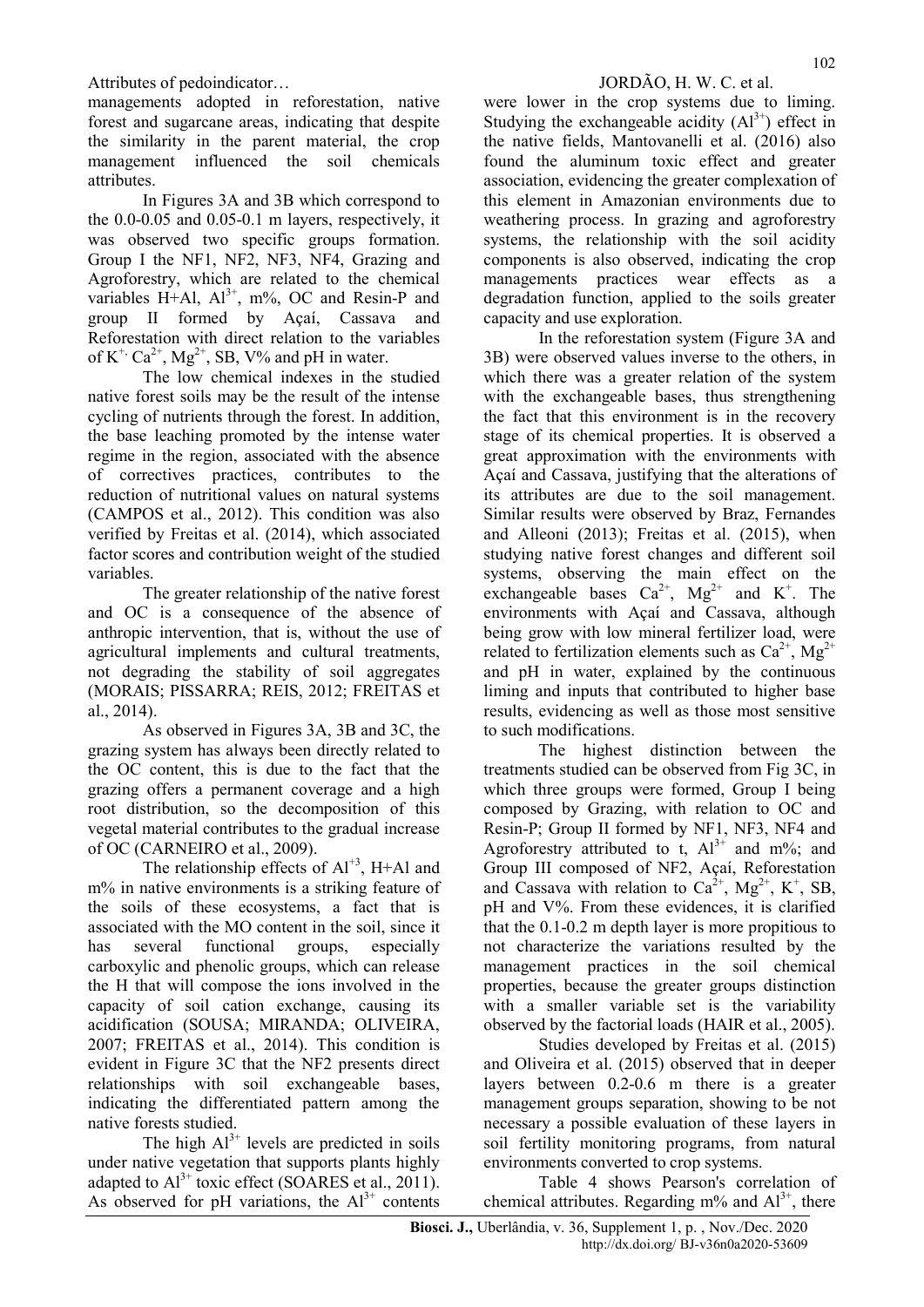was a correlation with all pairs, with the exception of m% x Resin-P (0.076), m% x T (0.156),  $Al^{3+} x$ Resin-P (0.245) and  $Al^{3+} x T$  (0.108). The pH in water did not correlate with Resin-P (-0.061), OC  $(-0.188)$  and T  $(-0.161)$ , however these inverse correlations are admitted as very low and insignificant to changes in these properties as a function of pH in water. The Pearson´s correlation showed to be necessary to monitor  $Al^{3+}$  and m% in the Amazon farming systems and their respective levels in natural environments. Following a general cropping systems group and chemical attributes, it is observed the inverse influence of these elements on the soil, especially when it is related to the exchangeable bases  $(Ca^{2+}, Mg^{2+}$  and K<sup>+</sup>).

The high degree of m% and  $Al^{3+}$  is not restricted only to the arable layer, but in some

soils, it also occurs in depth. The plants root system is poorly developed, restricting itself to the region in which liming and fertilizer were added, limiting the water and nutrients absorption from layers below the arable layer. As observed in the MCA (Figure 3), the ratio of  $Al^{3+}$  and m% was always related to native forests, evidencing that in the crop systems, the small chemical fertilizers additions promote the nutrients cycling, improving the chemical conditions of the soil in the arable layer. It is worth noting that the relationship of  $Al^{3+}$  and m% with native forests, is not necessarily a bad condition, because in these environments there is the natural process of nutrient cycling, so does not require the addition of fertilizers.



Figure 3. Soil chemical attributes main components analysis.

 $A = 0.0 - 0.05$  m depth layer; B = 0.05-0.1 m depth layer; C = 0.1-0.2 m depth layer.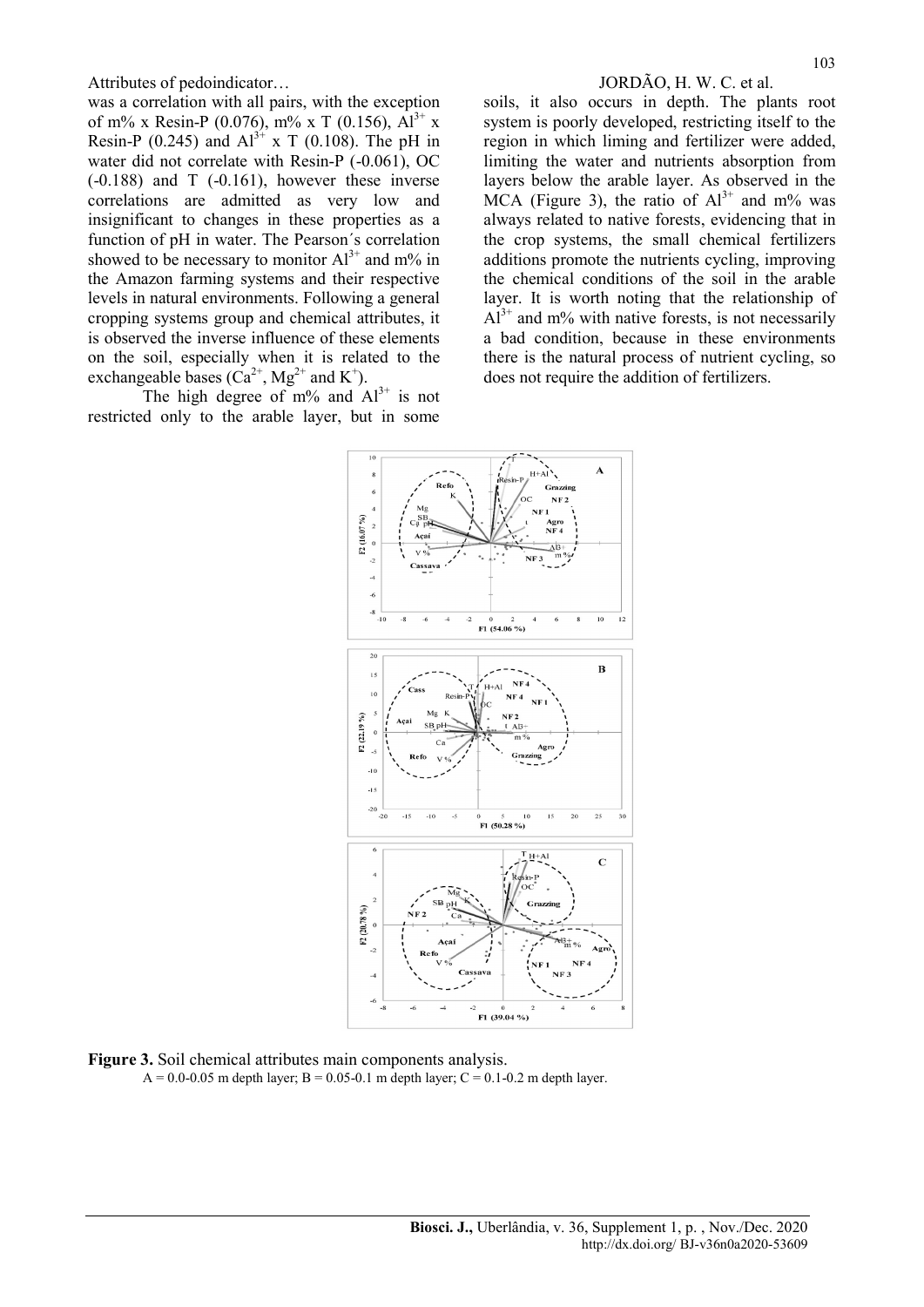| Variables   | pH in water Resin-P |         | OC      | $Al^{3+}$    | $H+A1$      | $K^+$    | $Ca^{2+}$    | $Mg^{2+}$ | SB           | T            |              | V%      | $m\%$        |
|-------------|---------------------|---------|---------|--------------|-------------|----------|--------------|-----------|--------------|--------------|--------------|---------|--------------|
| pH in water |                     | $-0.06$ | $-0.18$ | $-0.71$      | $-0.40$     | 0.56     | 0.75         | 0.77      | 0.78         | $-0.16$      | $-0.40$      | 0.74    | $-0.76$      |
| Resin-P     | $-0.06$             | 1       | 0.35    | 0.24         | 0.20        | 0.15     | 0.06         | 0.09      | 0.08         | 0.25         | 0.41         | 0.003   | 0.07         |
| OC          | $-0.18$             | 0.35    | 1       | 0.46         | 0.33        | $-0.16$  | $-0.27$      | $-0.27$   | $-0.28$      | 0.26         | 0.43         | $-0.32$ | 0.44         |
| $Al^{3+}$   | $-0.71$             | 0.24    | 0.46    | $\mathbf{1}$ | 0.34        | $-0.45$  | $-0.71$      | $-0.74$   | $-0.74$      | 0.10         | 0.84         | $-0.69$ | 0.91         |
| $H+A1$      | $-0.40$             | 0.20    | 0.33    | 0.34         | $\mathbf 1$ | $-0.002$ | $-0.47$      | $-0.39$   | $-0.44$      | 0.94         | 0.14         | $-0.68$ | 0.44         |
| $K^+$       | 0.56                | 0.15    | $-0.16$ | $-0.45$      | $-0.002$    | 1        | 0.36         | 0.46      | 0.44         | 0.16         | $-0.30$      | 0.31    | $-0.48$      |
| $Ca^{2+}$   | 0.75                | 0.06    | $-0.27$ | $-0.71$      | $-0.47$     | 0.36     | $\mathbf{1}$ | 0.94      | 0.98         | $-0.16$      | $-0.23$      | 0.92    | $-0.89$      |
| $Mg^{2+}$   | 0.77                | 0.09    | $-0.27$ | $-0.74$      | $-0.39$     | 0.46     | 0.94         | 1         | 0.98         | $-0.07$      | $-0.29$      | 0.91    | $-0.91$      |
| SB          | 0.78                | 0.08    | $-0.28$ | $-0.74$      | $-0.44$     | 0.44     | 0.98         | 0.98      | $\mathbf{1}$ | $-0.12$      | $-0.27$      | 0.92    | $-0.91$      |
| $\mathbf T$ | $-0.16$             | 0.25    | 0.26    | 0.10         | 0.94        | 0.16     | $-0.16$      | $-0.07$   | $-0.12$      | $\mathbf{1}$ | 0.05         | $-0.40$ | 0.15         |
| t           | $-0.40$             | 0.41    | 0.43    | 0.84         | 0.14        | $-0.30$  | $-0.23$      | $-0.29$   | $-0.27$      | 0.05         | $\mathbf{1}$ | $-0.26$ | 0.58         |
| $V\%$       | 0.74                | 0.003   | $-0.32$ | $-0.69$      | $-0.68$     | 0.31     | 0.92         | 0.91      | 0.92         | $-0.40$      | $-0.26$      | 1       | $-0.88$      |
| $m\%$       | $-0.76$             | 0.07    | 0.44    | 0.91         | 0.44        | $-0.48$  | $-0.89$      | $-0.91$   | $-0.91$      | 0.15         | 0.58         | $-0.88$ | $\mathbf{1}$ |

Table 4. Pearson´s correlation of soil chemical attributes under traditional crop systems of Southern Amazon.

 $OC =$  organic carbon;  $Al^{3+}$  = exchangeable aluminum; H+Al = potential acidity; SB = sum of bases; T = potential CEC; t = effective CEC; V% = base saturation; m% = aluminum saturation. Bold values  $=$  significant.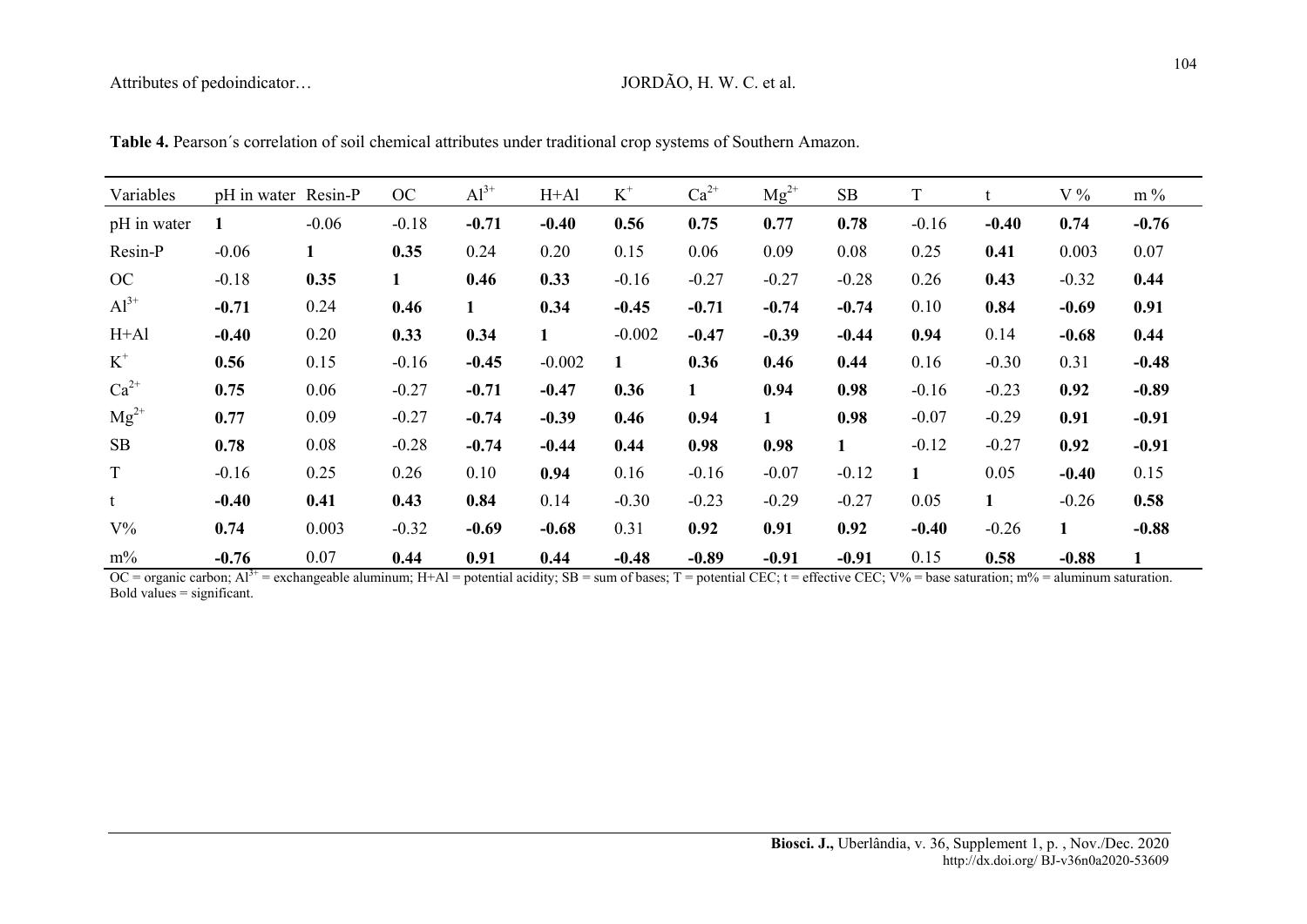The chemical attributes variability ternary patterns (Figure 4) indicated the most representative chemical attributes evident variability, demonstrating the need to mitigate the negative effects of conversion of natural forests to crop systems. In the 0.0-0.05 m depth the variables trio OC x Resin-P x pH were analyzed, implying that the maintenance of OC favors greater surface availability of P, which the variability pattern was concentrated only between OC and pH in water. The relation  $Mg^{2+}$  x  $Ca^{2+}$  x  $Al^{3+}$  was shown to be opposing to the first condition, indicating the marked dispersion between these chemical variables.

At the 0.05-0.1 m depth the variability pattern was concentrated in the variables trio OC x

Resin-P  $x K^+$  and OC  $x Resin-P$   $x H + A1$  and showing only in the second relation a dispersion more evident, indicating that in subsurface, there is a greater variation of these variables. In subsurface  $0.\overline{1}$ -0.2 m pH in water and  $Al^{3+}$  monitoring is indispensable, since the variability is totally concentrated in these attributes from the variables trio's correlation, which in the root system zone is totally fragile under the present study conditions. Although these crop systems are under equal condition of the source material, they come from alluvial sediments, the variability pattern is evident among the adopted crop managements, indicating the total modification over the years by the crop systems, evidencing the sensitivity of some chemical properties to such anthropic modifications.



Figure 4. Variability pattern ternary diagrams of the soil chemical attributes under traditional crop systems in the southern Amazon.

# **CONCLUSIONS**

The monitoring of CO in Amazonian crop systems should be evaluated in future studies, since the cultivation practices adopted, totally modify its dynamics, thus favoring the greater dispersion of this chemical variable.

The 0.0-0.05 m layer in Amazonian environments represents the highest degree of assessment for the fertility of these soils, especially considering crop systems with intense extraction of exchangeable cations. In subsurface 0.1-0.2 m pH monitoring in water and  $AI3 + is$  indispensable, since the variability is totally concentrated in these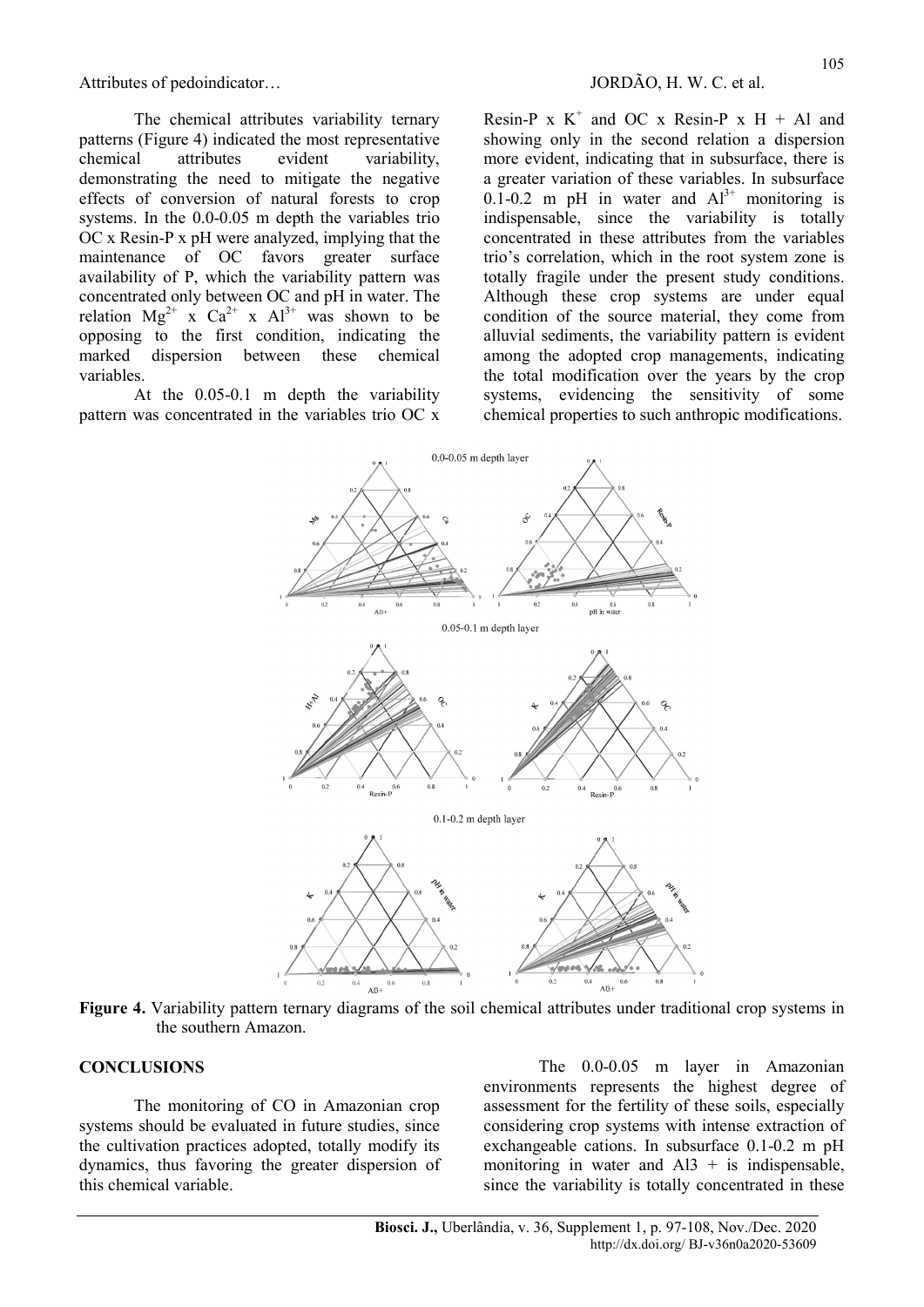attributes from the correlation of the trios of variables, being that the zone of the root system of the cultures in subsurface is totally fragile in these conditions of the present study.

From the ternary variability diagrams, it was possible to relate the trio of variables that present high variability from the studied cultivation systems.

RESUMO: Os sistemas de cultivos adotados na região Amazônica vêm sendo utilizados em diversos estudos em termo da variabilidade exercida pelas práticas de manejo e até mesmo indicar aqueles atributos mais sensíveis a esses manejos. Assim, o objetivo deste trabalho foi aplicar técnicas multivariadas a fim de identificar os atributos químicos mais sensíveis às mudanças ambientais em diferentes sistemas de cultivo na Amazônia Ocidental, Brasil. A pesquisa foi realizada em cinco propriedades rurais localizadas na região de Humaitá, Amazônia Ocidental. Foram selecionados quatro ambientes com características naturais (Floresta Nativa – FN) e cinco ambientes cultivados (Pastagem, Mandioca, Açaí, Agrofloresta e Reflorestamento). As amostras de solos nas áreas selecionadas foram coletadas nas profundidades de 0,0-0,05 m; 0,05-0,1 m e 0,1- 0,2 m. Foram realizadas as seguintes análises químicas: pH em água,  $Ca^{2+}$ , Mg<sup>2+</sup>, K<sup>+</sup>, Presina, CO, Al<sup>3+</sup>,  $H^+ + Al^{3+}$  e a partir do resultado dessas análises foram calculadas a SB, T, t, m% e V%. Utilizaram-se técnicas de estatística multivariada para verificar semelhanças entre as práticas de manejo na tentativa de agrupar os sistemas de uso/atributos químicos. A análise multivariada foi preponderante na distinção dos sistemas de cultivos estudados, bem como caracterização da relação com as propriedades químicas. Os resultados demonstram e reforçam a variabilidade existente entre os sistemas de cultivo, com ênfase na variação dos sistemas de cultivo, em comparação com os ambientes naturais.

PALAVRAS CHAVE: Atributos do solo. Atributos químicos. Floresta nativa. Técnicas multivariadas.

# **REFERENCES**

AQUINO, R. E.; CAMPOS, M.C. C.; OLIVEIRA, I. A.; MARQUES JUNIOR, J.; SILVA, D. M. P.; SILVA, D. A. P. Variabilidade espacial de atributos físicos de solos antropogênico e não antropogênico na região de Manicoré, AM. Bioscience Journal, v. 30, n. 4, p. 988-997, 2014.

BARROSO, L. P.; ARTES, R. Análise multivariada. Lavras, MG: UFLA. 2003.

BRASIL. Ministério das Minas e Energia. Projeto Radam Brasil, folha SB. 20, Purus. Rio de Janeiro. 1978. 561 p.

BRAZ, A. M. S.; FERNANDES, A. R.; ALLEONI, L. R. F. Soil atributes after the conversion from forest to pasture in Amazon. Land Degradation & Development, v. 24, p. 33-38, 2013. https://doi.org/10.1002/ldr.1100

CAMPOS, M. C. C.; RIBEIRO, M. R.; SOUZA JÚNIOR, V. S.; RIBEIRO FILHO, M. R.; ALMEIDA, M. C. Topossequência de solos na transição Campos Naturais-Floresta na região de Humaitá, Amazonas. Acta Amazônica, v. 42, p. 387-398, 2012. https://doi.org/10.1590/S0044-59672012000300011

CARNEIRO, C. E. A.; MELÉM JÚNIOR, N. J.; AZEVEDO, M. C. B.; ANDRADE, E. A.; KOGUISHI, M. S.; DIEHL, R. C.; RICCE, W. S.; PASSARIN, A. L.; VAZ, R. H. M.; STELMACHUK, T. L. L.; GUIMARÃES, M. F.; RALISCH, R. Efeitos dos sistemas de manejo sobre o carbono orgânico total e carbono residual de um Latossolo Vermelho Eutroférrico. Semina: Ciências Agrárias, v. 30, p.5-10, 2009. https://doi.org/10.5433/1679-0359.2009v30n1p5

EMPRESA BRASILEIRA DE PESQUISA AGROPECUÁRIA – EMBRAPA. Manual de métodos de análise de solos. 3 ed. rev. e ampl. Brasília: Embrapa, 2017. 574p.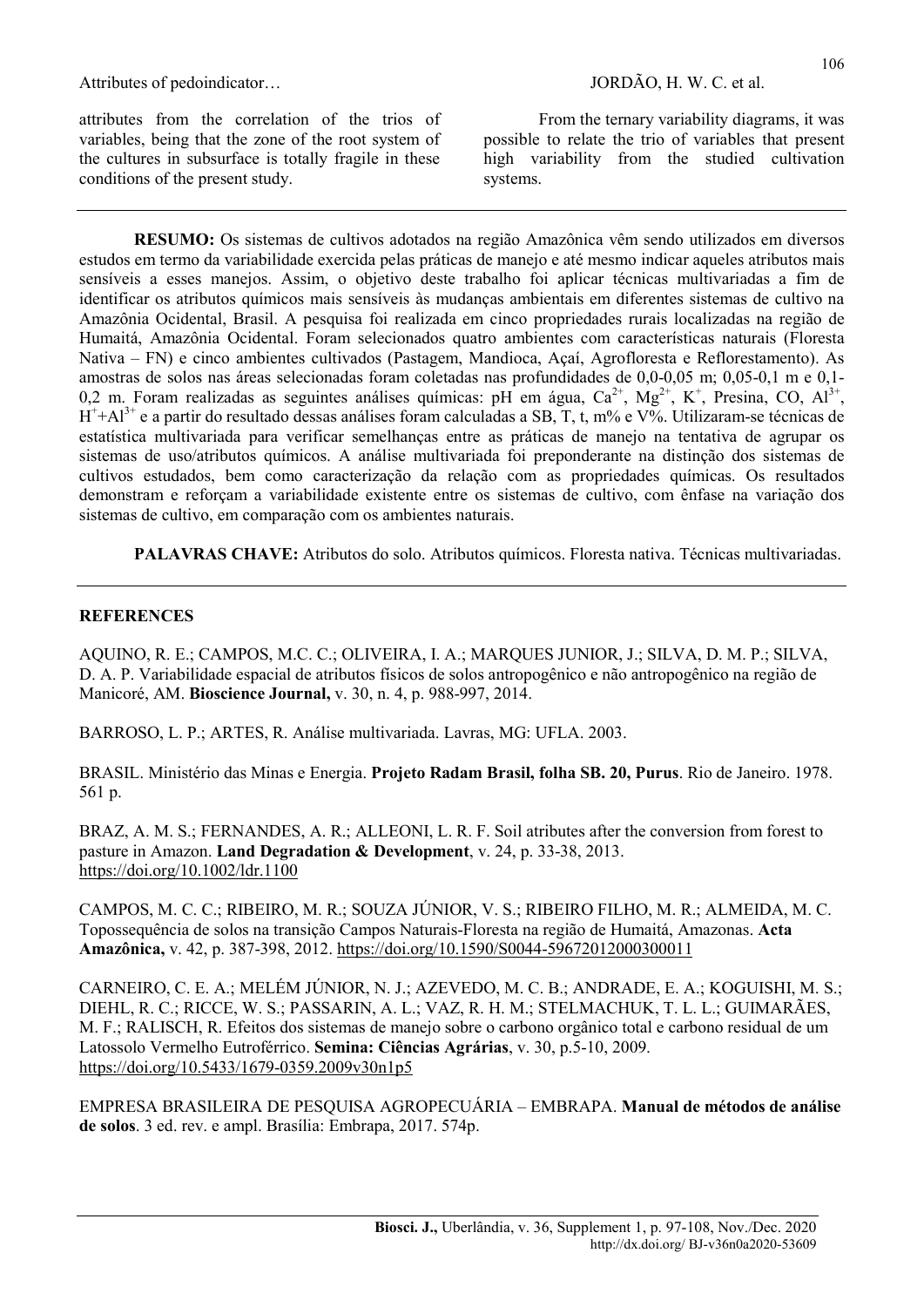FRADE, D. D. R.; NAKAMURA, L. R.; RIGHETTO, A. J.; BAUTISTA, E. A. L.; OLINDA, R. A. Atributos Físico-Químicos de uma estação experimental por meio de métodos multivariados e espaciais. Revista Brasileira de Biometria, v. 33, p. 184-196. 2015.

FREITAS, L.; CASAGRANDE, J.; OLIVEIRA, I. A.; SOUZA JÚNIOR, P. R.; CAMPOS, M. C. C. Análises multivariadas de atributos químicos do solo para caracterização de ambientes. Revista Agro@mbiente, v. 8 p. 155-164, 2014. https://doi.org/10.18227/1982-8470ragro.v8i2.1684

FREITAS, L.; CASAGRANDE, J. C.; OLIVEIRA, I.; CAMPOS, M. C. C.; OLIVEIRA, V. M. R. Atributos químicos de Latossolo Vermelho submetido a diferentes manejos. Floresta, v. 45, p. 229-240, 2015. https://doi.org/10.5380/rf.v45i2.30104

FREITAS, L.; CASAGRANDE, J. C.; OLIVEIRA, I.; CAMPOS, M. C. C.; SILVA, L. S. Técnicas multivariadas na avaliação de atributos de um Latossolo vermelho submetido a diferentes manejos. Revista Brasileira de Ciências Agrárias, v. 10, p. 17-26, 2015. https://doi.org/10.5039/agraria.v10i1a3928

HAIR, J. R.; ANDERSON, R. E.; TATHAM, R. L.; BLACK, W. C. Análise multivariada de dados. Porto Alegre, RS: Bookman. 2005.

KAISER, H. F. The varimax criterion for analytic rotation in factor analysis. **Psychometrika**, v. 23, p. 187-200. 1958. https://doi.org/10.1007/BF02289233

KROTH, P. L. Disponibilidade de fósforo no solo para plantas e fatores que afetam a extração por resina de troca em membrana. 1998. 167 f. Dissertação (Mestrado em Ciência do Solo) – Universidade Federal do Rio Grande do Sul, Porto Alegre, 1998.

MANTOVANELLI, B. C.; SILVA, D. A. P.; CAMPOS, M. C. C.; GOMES, R. P.; SOARES, M. D. R.; SANTOS, L. A. C. Avaliação dos atributos do solo sob diferentes usos na região de Humaitá, Amazonas. Revista de Ciências Agroambientais, v. 58, p. 122-130, 2015. https://doi.org/10.4322/rca.1822

MANTOVANELLI, B. C.; CAMPOS, M. C. C.; ALHO, L. C.; FRANCISCON, U.; NASCIMENTO, M. F.; SANTOS, L. A. C. Distribuição espacial dos componentes da acidez do solo em área de campo natural na região de Humaitá, Amazonas. Revista de Ciências Agroambientais, v. 14, p. 1-9, 2016.

MORAIS, T. P. S.; PISSARRA, T. C. T.; REIS, F. C. Atributos físicos e matéria orgânica de um Argissolo Vermelho Amarelo em microbacia hidrográfica sob vegetação nativa, pastagem e cana-de-açúcar. Enciclopédia Biosfera, v. 8, p. 213- 223, 2012.

MURPHY, J.; RILEY, J. P. A. Modified single solution method for the determination of phosphate in natural waters. Anal Chimica Acta, v. 27, p. 31-36, 1962. https://doi.org/10.1016/S0003-2670(00)88444-5

OLIVEIRA, I. A.; CAMPOS, M. C. C.; FREITAS, L.; SOARES, M. D. R. Caracterização de solos sob diferentes usos na região sul do Amazonas. Acta Amazônica, v. 45, p. 1-12, 2015. https://doi.org/10.1590/1809-4392201400555

OLIVEIRA, I. A.; CAMPOS, M. C. C.; SOARES, M. D. R.; AQUINO, R. E.; MARQUES JÚNIOR, J.; NASCIMENTO, E. P. Variabilidade espacial de atributos físicos em um Cambissolo Háplico, sob diferentes usos na região sul do Amazonas. Revista Brasileira de Ciência do Solo, v.37, p. 1103-1112, 2013. https://doi.org/10.1590/S0100-06832013000400027

OLIVEIRA, I. A.; MARQUES JÚNIOR, J.; CAMPOS, M. C. C.; AQUINO, R. E.; FREITAS, L.; FERRAUDO, A. S. Multivariate technique for determination of soil pedoenvironmental indicators in Southern Amazonas. Acta Scientiarum Agronomy, v. 39, p. 100-108, 2017. https://doi.org/10.4025/actasciagron.v39i1.30763